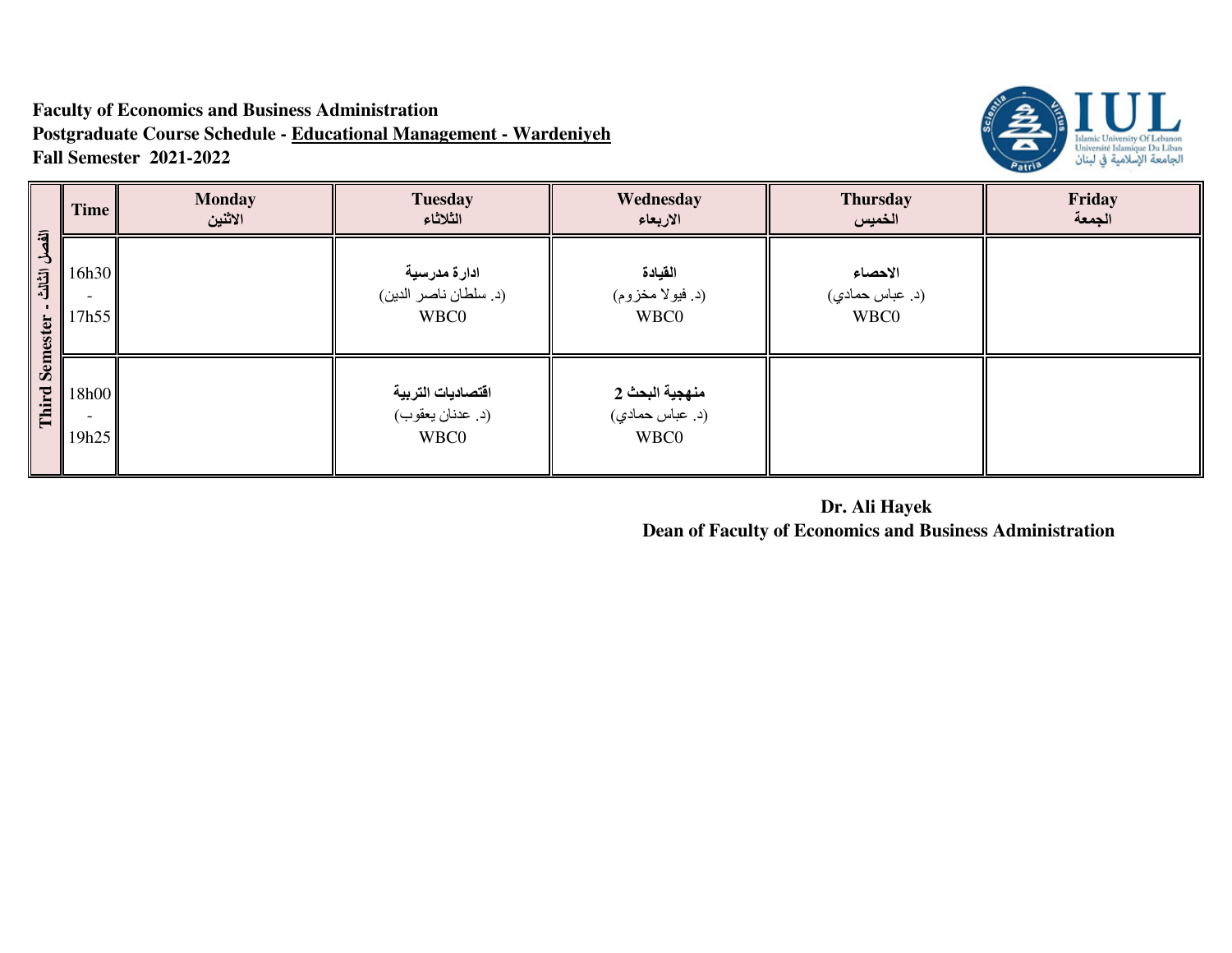## **Faculty of Economics and Business Administration Postgraduate Course Schedule - Educational Management - Tyre and BaalbackFall Semester 2021-2022**



|                                              | <b>Time</b>    | <b>Monday</b><br>الاثنين | <b>Tuesday</b><br>الثلاثاء                                | Wednesday<br>الاربعاء                                     | <b>Thursday</b><br>الخميس                      | Friday<br>الجمعة |
|----------------------------------------------|----------------|--------------------------|-----------------------------------------------------------|-----------------------------------------------------------|------------------------------------------------|------------------|
| $\overline{a}$<br>$\mathbf{A}$<br>司<br>ester | 16h30<br>17h55 |                          | القيادة<br>(د. فيولا مخزوم)<br>CBC <sub>0</sub>           | منهجية البحث 2<br>(د. عباس حمادي)<br>CBC <sub>0</sub>     |                                                |                  |
| <b>Sem</b><br>Third                          | 18h00<br>19h25 |                          | ادارة مدرسية<br>(د. سلطان ناصر الدين)<br>CBC <sub>0</sub> | اقتصاديات التربية<br>(د. عدنان يعقوب)<br>CBC <sub>0</sub> | الاحصاء<br>(د. عباس حمادي)<br>CBC <sub>0</sub> |                  |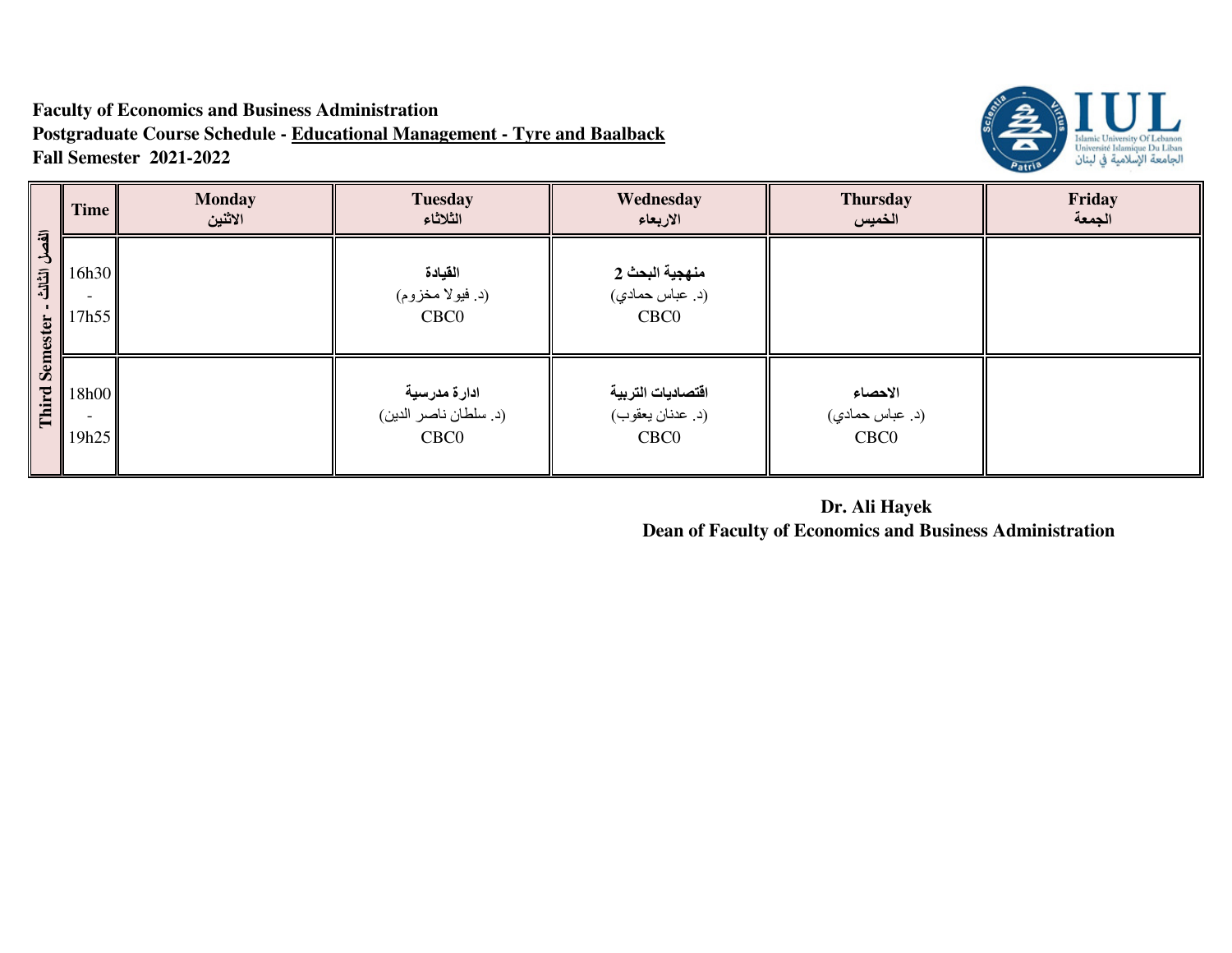## **Faculty of Economics and Business Administration Postgraduate Course Schedule - Hospital Management - WardeniyehFall Semester 2021-2022**



| $\overline{a}$<br>$\rightarrow$<br>目<br>ester<br>Sem<br>Third | Time           | <b>Monday</b><br>الاثنين                                               | <b>Tuesday</b><br>الثلاثاء                                                          | Wednesday<br>الاربعاء                                                                        | <b>Thursday</b><br>الخميس                                           | Friday<br>الجمعة |
|---------------------------------------------------------------|----------------|------------------------------------------------------------------------|-------------------------------------------------------------------------------------|----------------------------------------------------------------------------------------------|---------------------------------------------------------------------|------------------|
|                                                               | 16h30<br>17h55 | <b>Advanced Human</b><br><b>Ressource Management</b><br>(Dr.Jad.Jaber) | <b>Health Care Quality</b><br><b>Management and Auditing</b><br>(Dr. Ruchdi Zeatir) | <b>Risk Management and</b><br><b>Emergency Planning in</b><br>hospitals<br>(Dr. Abdo Hamade) | <b>Business Analytics</b><br><b>Group WBC0</b><br>(Dr. Soha Khanji) |                  |
|                                                               | 18h00<br>19h25 | <b>Advanced Strategic</b><br><b>Management</b><br>(Dr.Jihad Njeim)     | سياسة النظلد الصحي في لبنان<br>(Dr. Hassan Wazni)                                   | <b>Hospital Services</b><br><b>Management</b><br>(Dr. Aziza Khalidi)                         |                                                                     |                  |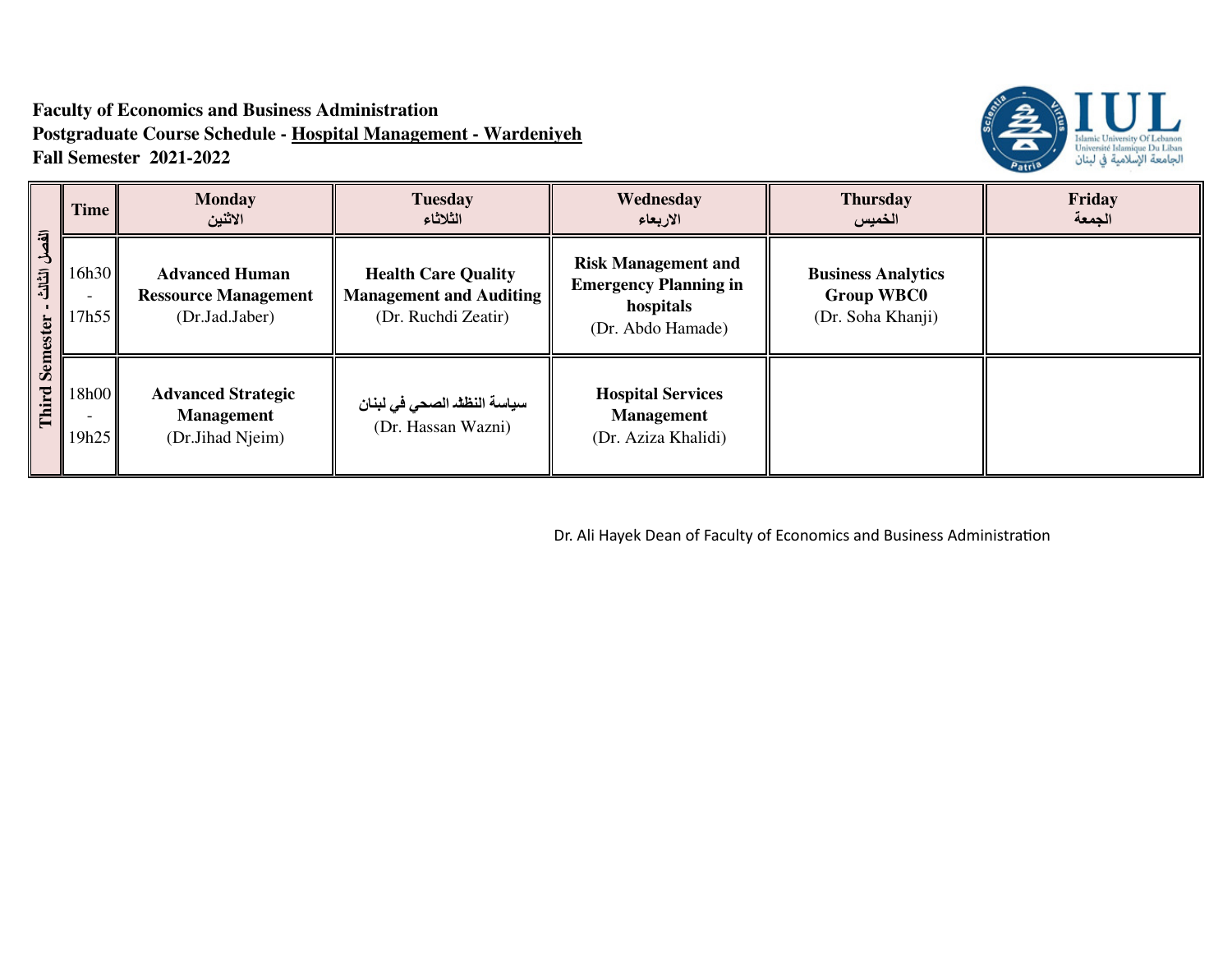## **Faculty of Economics and Business Administration Postgraduate Course Schedule - Hospital Management - BaalbackFall Semester 2021-2022**



| $\overline{a}$<br>$\rightarrow$<br>司<br>ester<br><b>Sem</b><br>Third | <b>Time</b>    | <b>Monday</b><br>الاثنين                                               | <b>Tuesday</b><br>الثلاثاء                                                          | Wednesday<br>الاربعاء                                                                        | <b>Thursday</b><br>الخميس | Friday<br>الجمعة                               |
|----------------------------------------------------------------------|----------------|------------------------------------------------------------------------|-------------------------------------------------------------------------------------|----------------------------------------------------------------------------------------------|---------------------------|------------------------------------------------|
|                                                                      | 16h30<br>7h55  | <b>Advanced Human</b><br><b>Ressource Management</b><br>(Dr.Jad.Jaber) | <b>Health Care Quality</b><br><b>Management and Auditing</b><br>(Dr. Ruchdi Zeatir) | <b>Risk Management and</b><br><b>Emergency Planning in</b><br>hospitals<br>(Dr. Abdo Hamade) |                           |                                                |
|                                                                      | 18h00<br>19h25 | <b>Advanced Strategic</b><br><b>Management</b><br>(Dr.Jihad Njeim)     | سياسة النظف الصحي في لبنان<br>(Dr. Hassan Wazni)                                    | <b>Hospital Services</b><br><b>Management</b><br>(Dr. Aziza Khalidi)                         |                           | <b>Business Analytics</b><br>(Dr. Mazen Awwad) |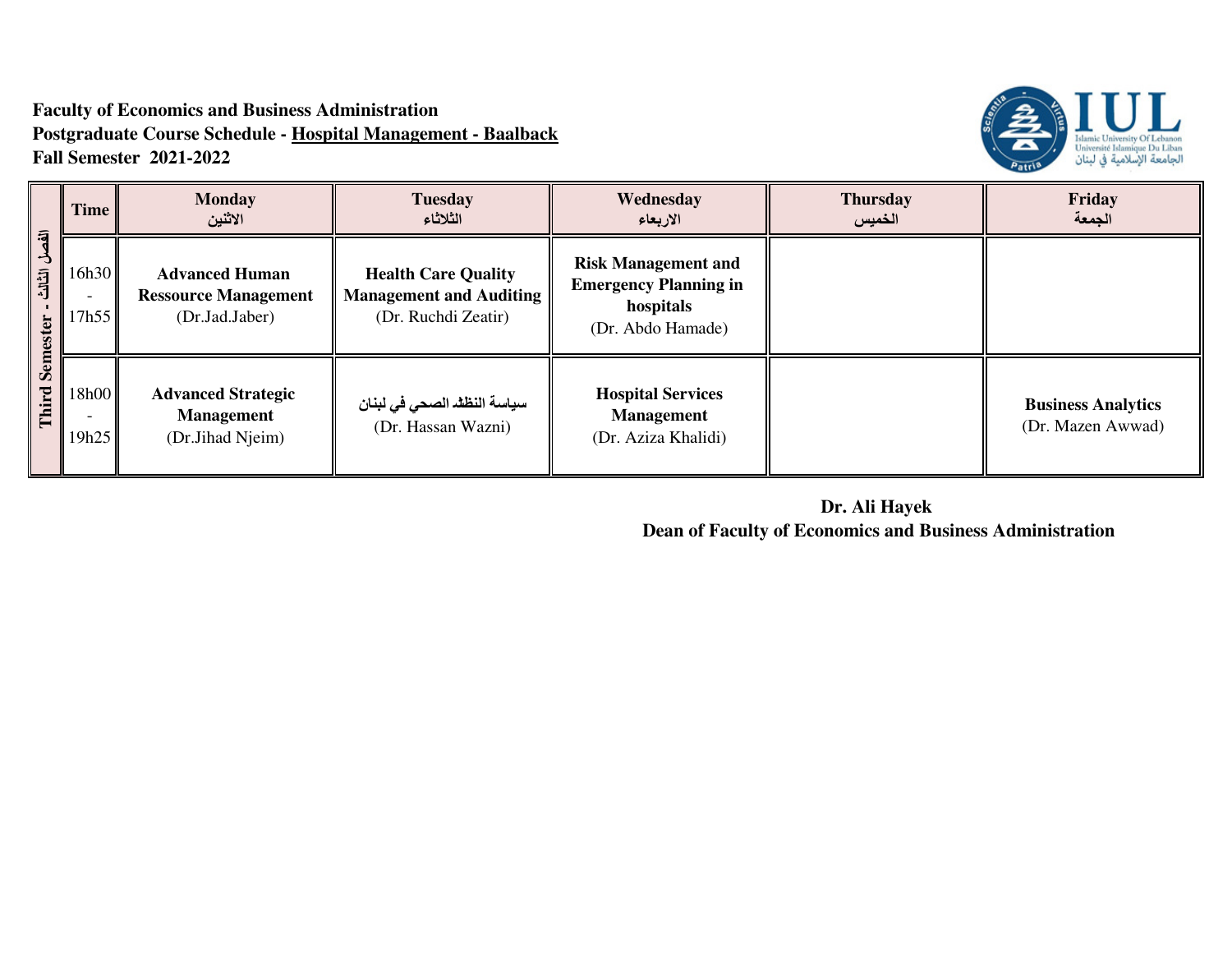### **Faculty of Economics and Business Administration Postgraduate Course Schedule - MBA - WardeniyehFall Semester 2021-2022**



| $\overline{a}$<br>5<br>الثالث<br>ter | Time           | <b>Monday</b><br>الاثنين                                               | <b>Tuesday</b><br>الثلاثاء                                          | Wednesday<br>الاربعاء                                                       | <b>Thursday</b><br>الخميس                                               | Friday<br>الجمعة                                                        |
|--------------------------------------|----------------|------------------------------------------------------------------------|---------------------------------------------------------------------|-----------------------------------------------------------------------------|-------------------------------------------------------------------------|-------------------------------------------------------------------------|
|                                      | 16h30<br>17h55 | <b>Advanced Human</b><br><b>Ressource Management</b><br>(Dr.Jad.Jaber) |                                                                     |                                                                             | <b>Digital Marketing</b><br>(Dr. Hassan Chamas)                         | <b>Organizational Behavior</b><br>and Leadership<br>(Dr. Hassan Chamas) |
| Sem<br>Third                         | 18h00<br>19h25 | <b>Advanced Strategic</b><br><b>Management</b><br>(Dr.Jihad Njeim)     | <b>Business Analytics</b><br><b>Group WBC2</b><br>(Dr. Soha Khanji) | <b>Project Planning &amp;</b><br><b>Management</b><br>(Ms. Abir El Telyani) | <b>Corporate Financial</b><br><b>Management</b><br>(Dr. Mohamad Al Haj) |                                                                         |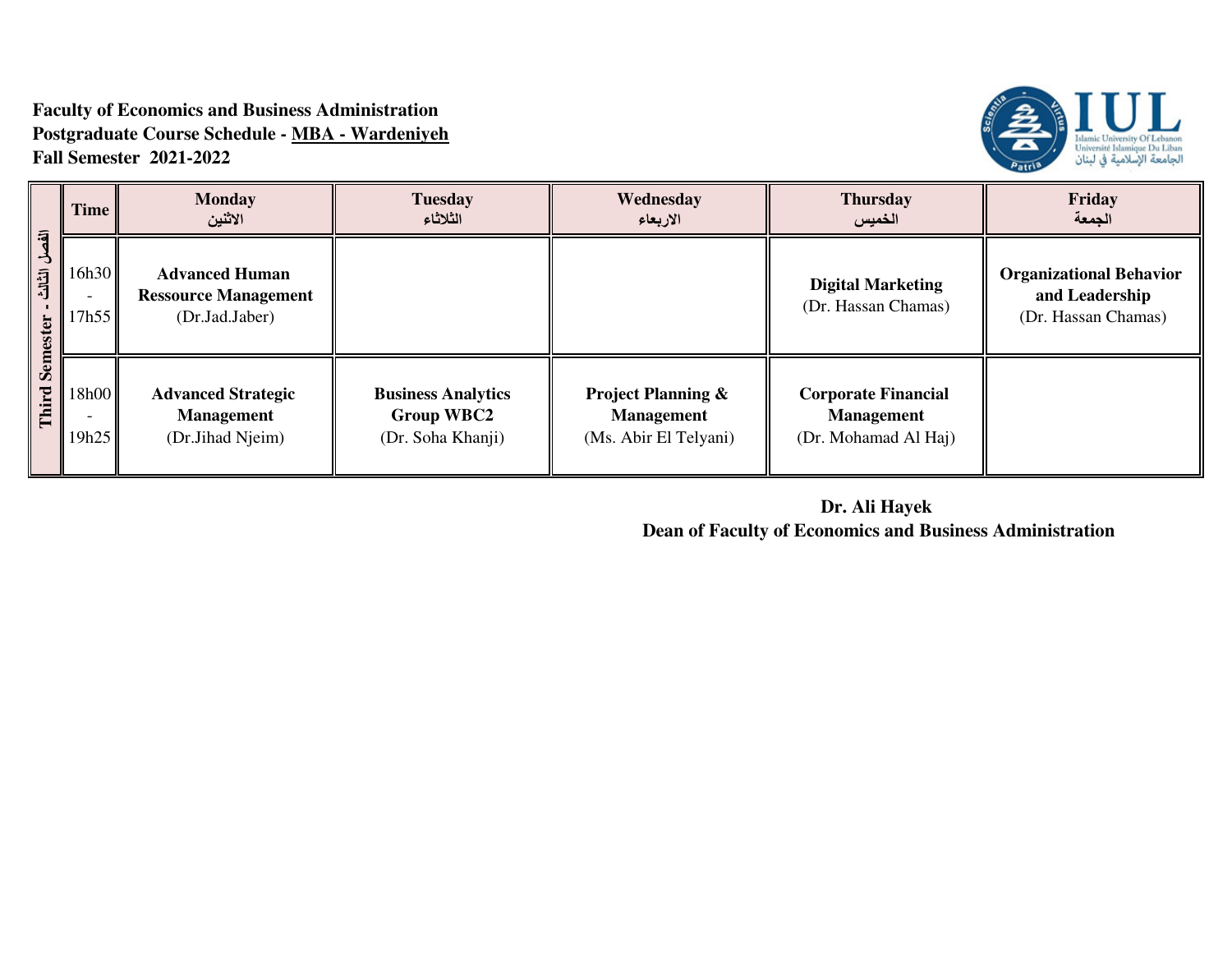#### **Faculty of Economics and Business Administration Postgraduate Course Schedule - MBA - BaalbackFall Semester 2021-2022**



|                            | <b>Time</b>    | <b>Monday</b><br>الاثنين                                               | <b>Tuesday</b><br>الثلاثاء | Wednesday<br>الاربعاء                                                       | <b>Thursday</b><br>الخميس                                               | <b>Friday</b><br>الجمعة                                                 |
|----------------------------|----------------|------------------------------------------------------------------------|----------------------------|-----------------------------------------------------------------------------|-------------------------------------------------------------------------|-------------------------------------------------------------------------|
| $\overline{a}$<br>司<br>ter | 16h30<br>17h55 | <b>Advanced Human</b><br><b>Ressource Management</b><br>(Dr.Jad.Jaber) |                            |                                                                             | <b>Digital Marketing</b><br>(Dr. Hassan Chamas)                         | <b>Organizational Behavior</b><br>and Leadership<br>(Dr. Hassan Chamas) |
| Ŏ<br>Third                 | 18h00<br>19h25 | <b>Advanced Strategic</b><br><b>Management</b><br>(Dr.Jihad Njeim)     |                            | <b>Project Planning &amp;</b><br><b>Management</b><br>(Ms. Abir El Telyani) | <b>Corporate Financial</b><br><b>Management</b><br>(Dr. Mohamad Al Haj) | <b>Business Analytics</b><br>(Dr. Mazen Awwad)                          |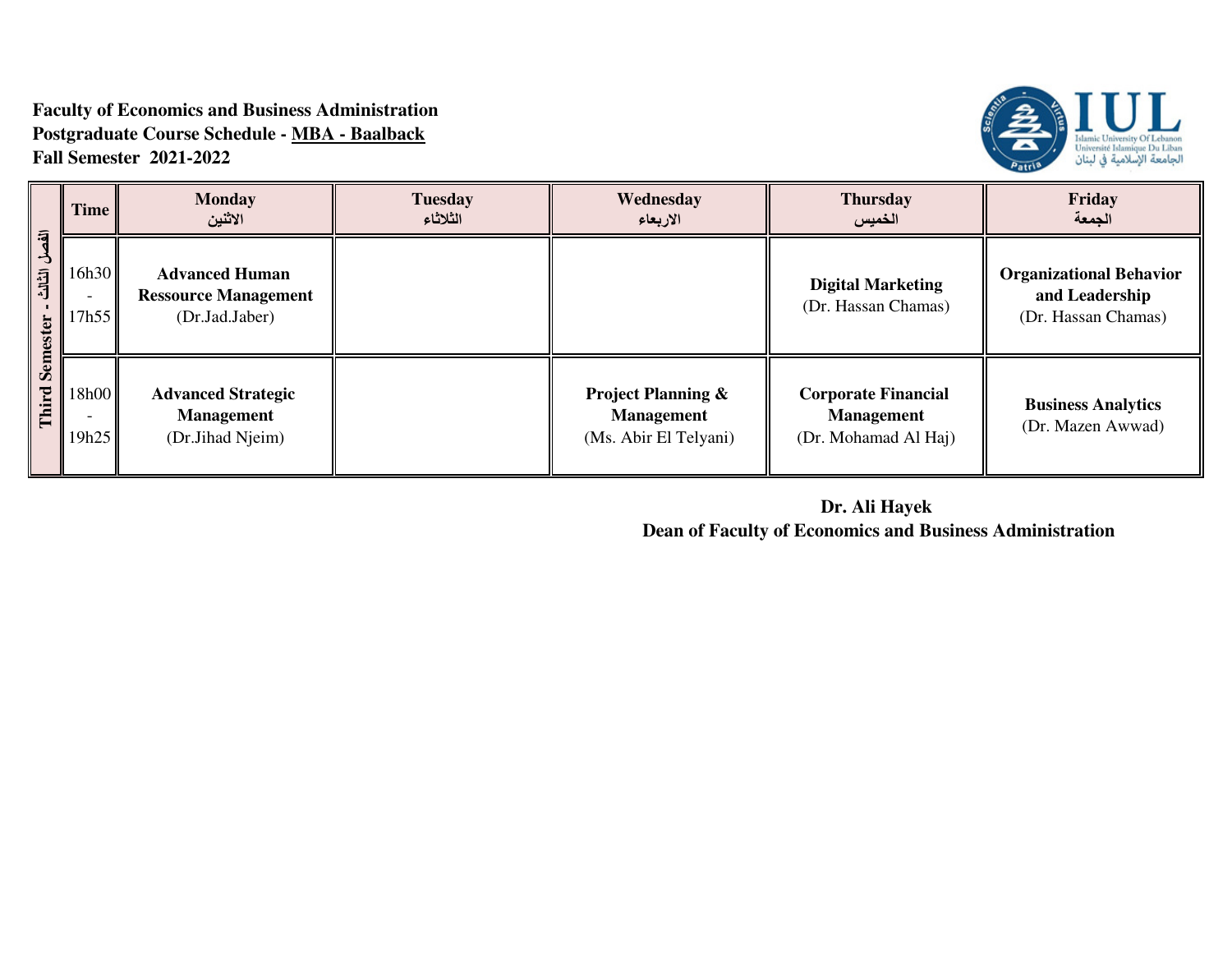## **Faculty of Economics and Business Administration Postgraduate Course Schedule - Financial Management - WardeniyehFall Semester 2021-2022**



|                          | <b>Time</b>    | <b>Monday</b><br>الاثنين                                            | <b>Tuesday</b><br>الثلاثاء | Wednesday<br>الاربعاء | <b>Thursday</b><br>الخميس                                               | Friday<br>الجمعة                                                         |
|--------------------------|----------------|---------------------------------------------------------------------|----------------------------|-----------------------|-------------------------------------------------------------------------|--------------------------------------------------------------------------|
| الفصل<br>الثالث<br>ester | 16h30<br>17h55 | <b>Advanced Financial</b><br><b>Analysis</b><br>(Dr. Shadia Sawaya) |                            |                       | <b>Business Analytics</b><br><b>Group WBC0</b><br>(Dr. Soha Khanji)     | <b>Financial Risk Management</b><br>(Dr. Ghada Chami)                    |
| Sem<br>Third             | 18h00<br>19h25 |                                                                     |                            |                       | <b>Corporate Financial</b><br><b>Management</b><br>(Dr. Mohamad Al Haj) | <b>Venture Capital and</b><br><b>Private Equity</b><br>(Dr. Soha Khanji) |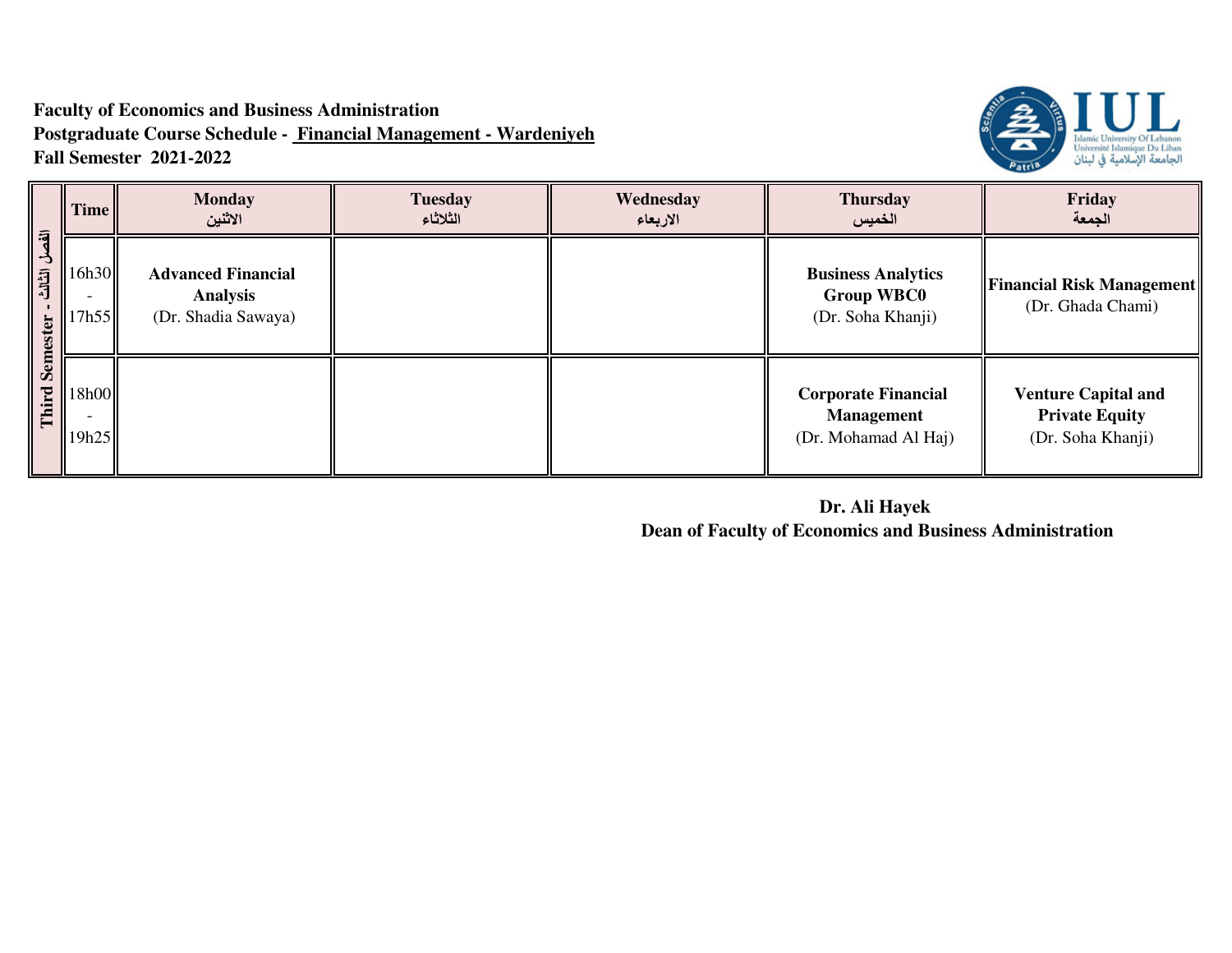## **Faculty of Economics and Business Administration Postgraduate Course Schedule - Financial Management - TyreFall Semester 2021-2022**



|                                                    | <b>Time</b>    | <b>Monday</b><br>الاثنين                                            | <b>Tuesday</b><br>الثلاثاء | Wednesday<br>الاربعاء | <b>Thursday</b><br>الخميس                                               | Friday<br>الجمعة                                                         |
|----------------------------------------------------|----------------|---------------------------------------------------------------------|----------------------------|-----------------------|-------------------------------------------------------------------------|--------------------------------------------------------------------------|
| $\overline{a}$<br>$\mathbf{\hat{z}}$<br>司<br>ester | 16h30<br>17h55 | <b>Advanced Financial</b><br><b>Analysis</b><br>(Dr. Shadia Sawaya) |                            |                       |                                                                         | <b>Financial Risk Management</b><br>(Dr. Ghada Chami)                    |
| <b>Sem</b><br>Third                                | 18h00<br>19h25 | <b>Business Analytics</b><br>(Dr. Mohamad Ghassani)                 |                            |                       | <b>Corporate Financial</b><br><b>Management</b><br>(Dr. Mohamad Al Haj) | <b>Venture Capital and</b><br><b>Private Equity</b><br>(Dr. Soha Khanji) |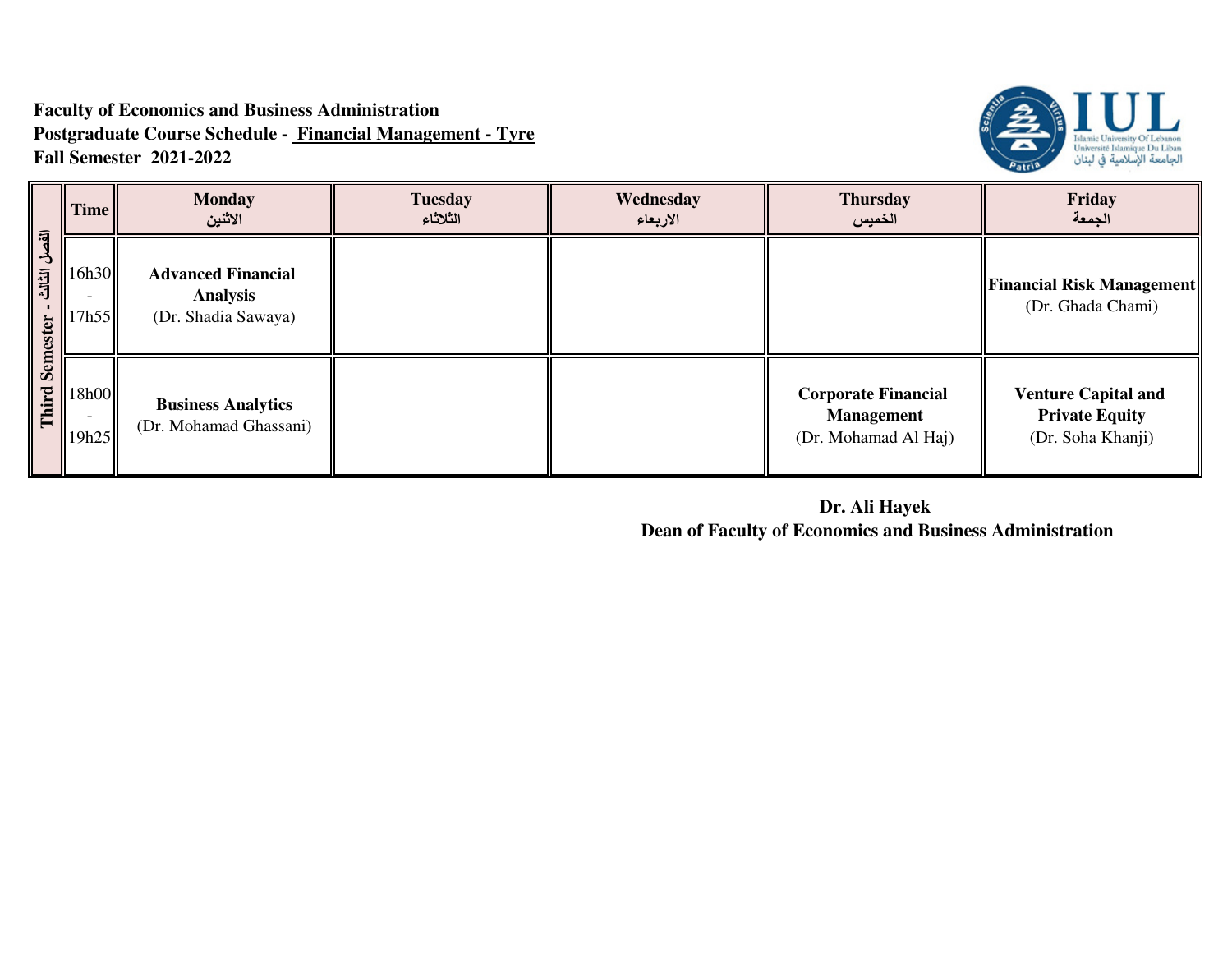## **Faculty of Economics and Business Administration Postgraduate Course Schedule - Auditing - WardeniyehFall Semester 2021-2022**



| $\overline{a}$<br>司<br>ester<br>Sem<br>Third | Time           | <b>Monday</b><br>الاثنين | <b>Tuesday</b><br>الثلاثاء                                             | Wednesday<br>الاربعاء                                                                                          | <b>Thursday</b><br>الخميس | Friday<br>الجمعة                                      |
|----------------------------------------------|----------------|--------------------------|------------------------------------------------------------------------|----------------------------------------------------------------------------------------------------------------|---------------------------|-------------------------------------------------------|
|                                              | 16h30<br>17h55 |                          | <b>Advanced Financial</b><br><b>Accounting</b><br>(Dr. Mohamad Farhat) | <b>International Public Sector</b><br><b>Accounting Standards -</b><br><b>IPSAS</b><br>(Dr. Kamar Sayed Ahmad) |                           | <b>Financial Risk Management</b><br>(Dr. Ghada Chami) |
|                                              | 18h00<br>19h25 |                          | <b>Business Analytics</b><br><b>Group WBC2</b><br>(Dr. Soha Khanji)    | <b>Comparative International</b><br><b>Accounting Systems and</b><br><b>Practices</b><br>(Dr. Fidaa Tirek)     |                           |                                                       |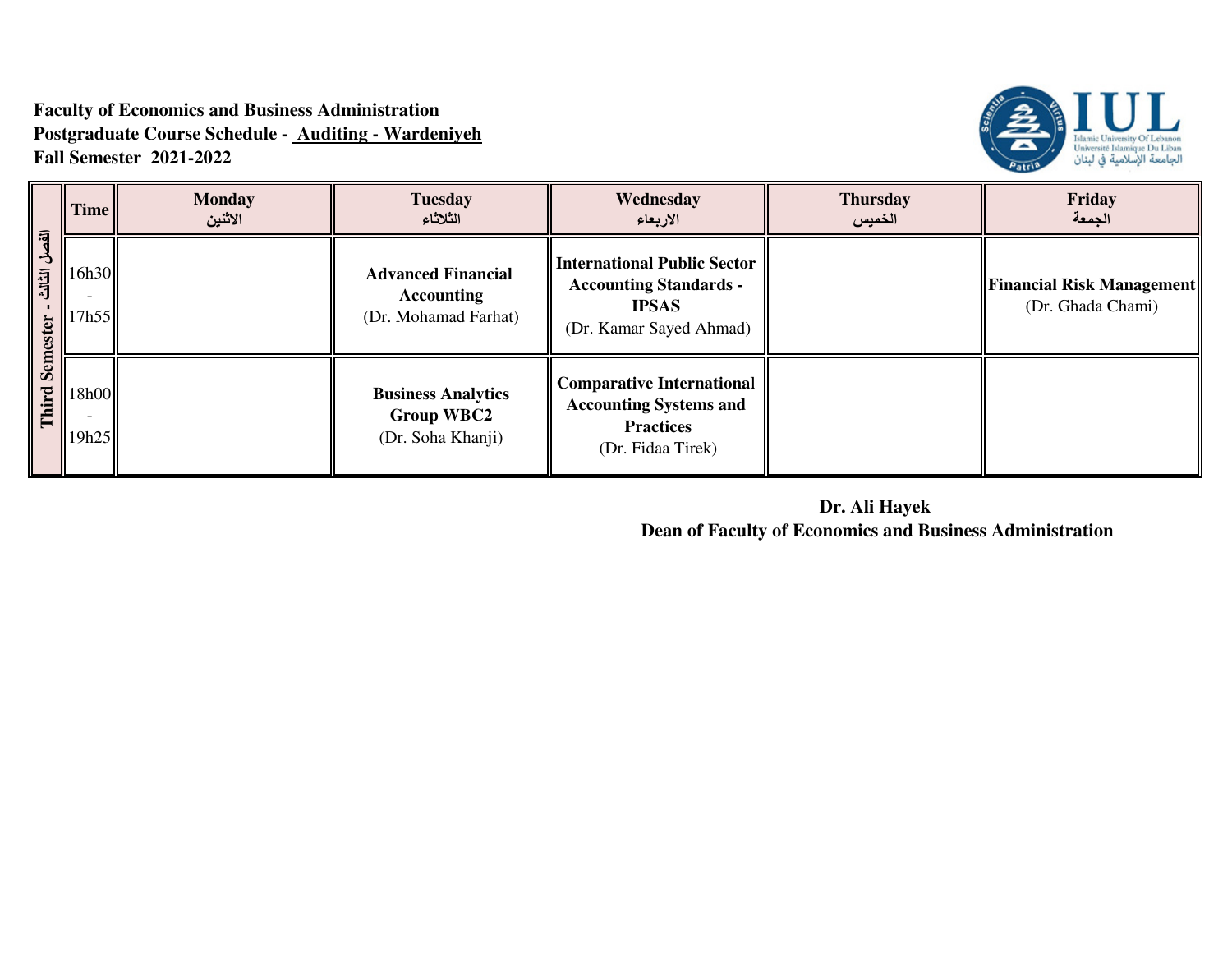## **Faculty of Economics and Business Administration Postgraduate Course Schedule - Auditing - BaalbackFall Semester 2021-2022**



| 刁<br>司<br>ter<br>Ō<br>Third | <b>Time</b>    | <b>Monday</b><br>الاثنين | <b>Tuesday</b><br>الثلاثاء                                             | Wednesday<br>الاربعاء                                                                                          | <b>Thursday</b><br>الخميس | Friday<br>الجمعة                                      |
|-----------------------------|----------------|--------------------------|------------------------------------------------------------------------|----------------------------------------------------------------------------------------------------------------|---------------------------|-------------------------------------------------------|
|                             | 16h30<br>7h55  |                          | <b>Advanced Financial</b><br><b>Accounting</b><br>(Dr. Mohamad Farhat) | <b>International Public Sector</b><br><b>Accounting Standards -</b><br><b>IPSAS</b><br>(Dr. Kamar Sayed Ahmad) |                           | <b>Financial Risk Management</b><br>(Dr. Ghada Chami) |
|                             | 18h00<br>19h25 |                          |                                                                        | <b>Comparative International</b><br><b>Accounting Systems and</b><br><b>Practices</b><br>(Dr. Fidaa Tirek)     |                           | <b>Business Analytics</b><br>(Dr. Mazen Awwad)        |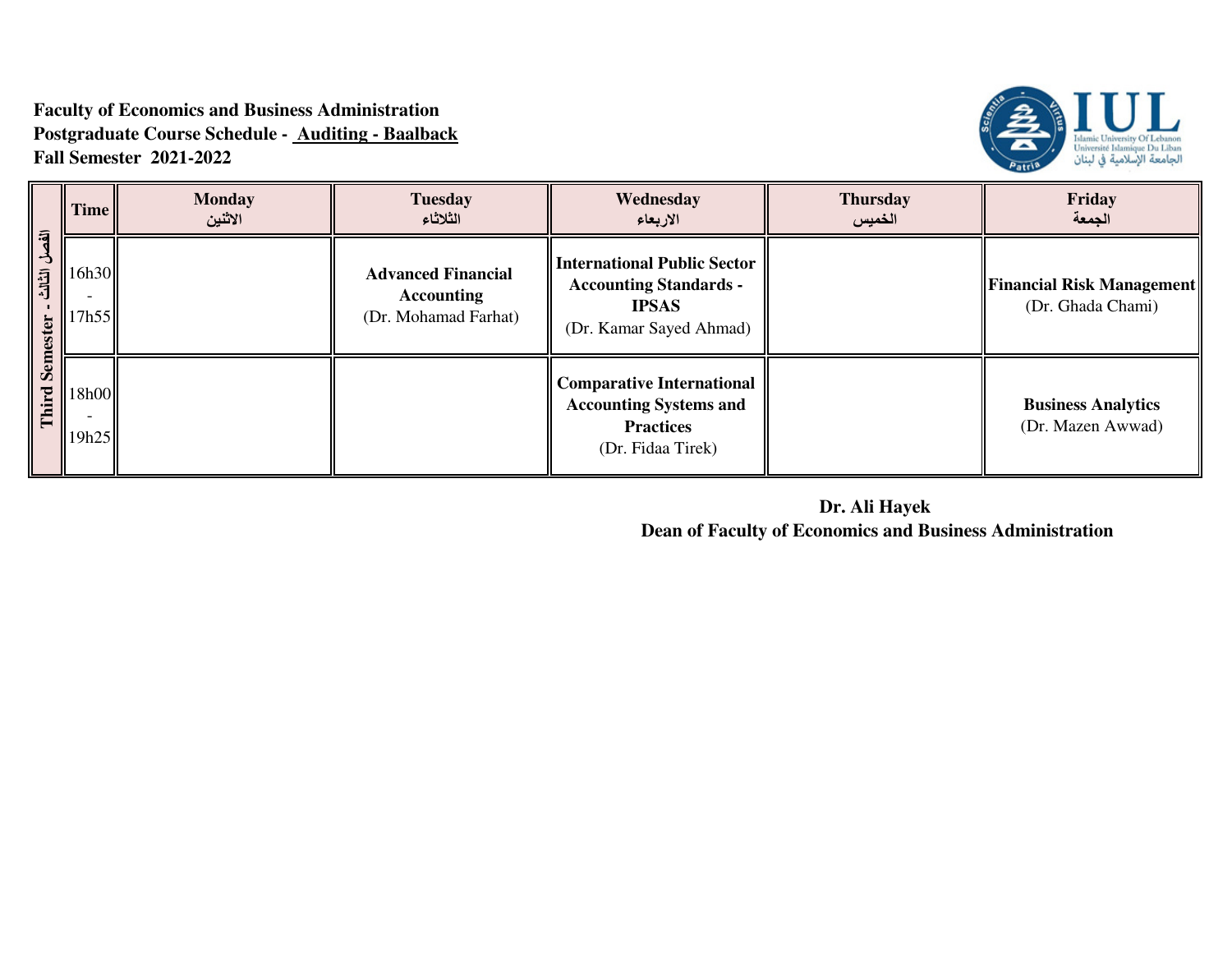

# كلية الاقتصاد وادارة الاع*م*ال برنامج الماجستير - <u>ادارة تربوية - الشعبة العربية</u><br>الفصل الخريفي 2021-2022

|                                                 | <b>Time</b>    | <b>Monday</b><br>الاثنين | <b>Tuesday</b><br>الثلاثاء                    | Wednesday<br>الاربعاء                     | <b>Thursday</b><br>الخميس          | Friday<br>الجمعة |
|-------------------------------------------------|----------------|--------------------------|-----------------------------------------------|-------------------------------------------|------------------------------------|------------------|
| $\overline{a}$<br>L,<br>信任<br>Semester<br>Third | 16h30<br>17h55 |                          | ادارة مدرسية<br>(د. سلطان ناصر الدين)<br>WBC0 | القيادة<br>(د. فيولا مخزوم)<br>WBC0       | الاحصاء<br>(د. عباس حمادي)<br>WBC0 |                  |
|                                                 | 18h00<br>19h25 |                          | اقتصاديات التربية<br>(د. عدنان يعقوب)<br>WBC0 | منهجية البحث 2<br>(د. عباس حمادي)<br>WBC0 |                                    |                  |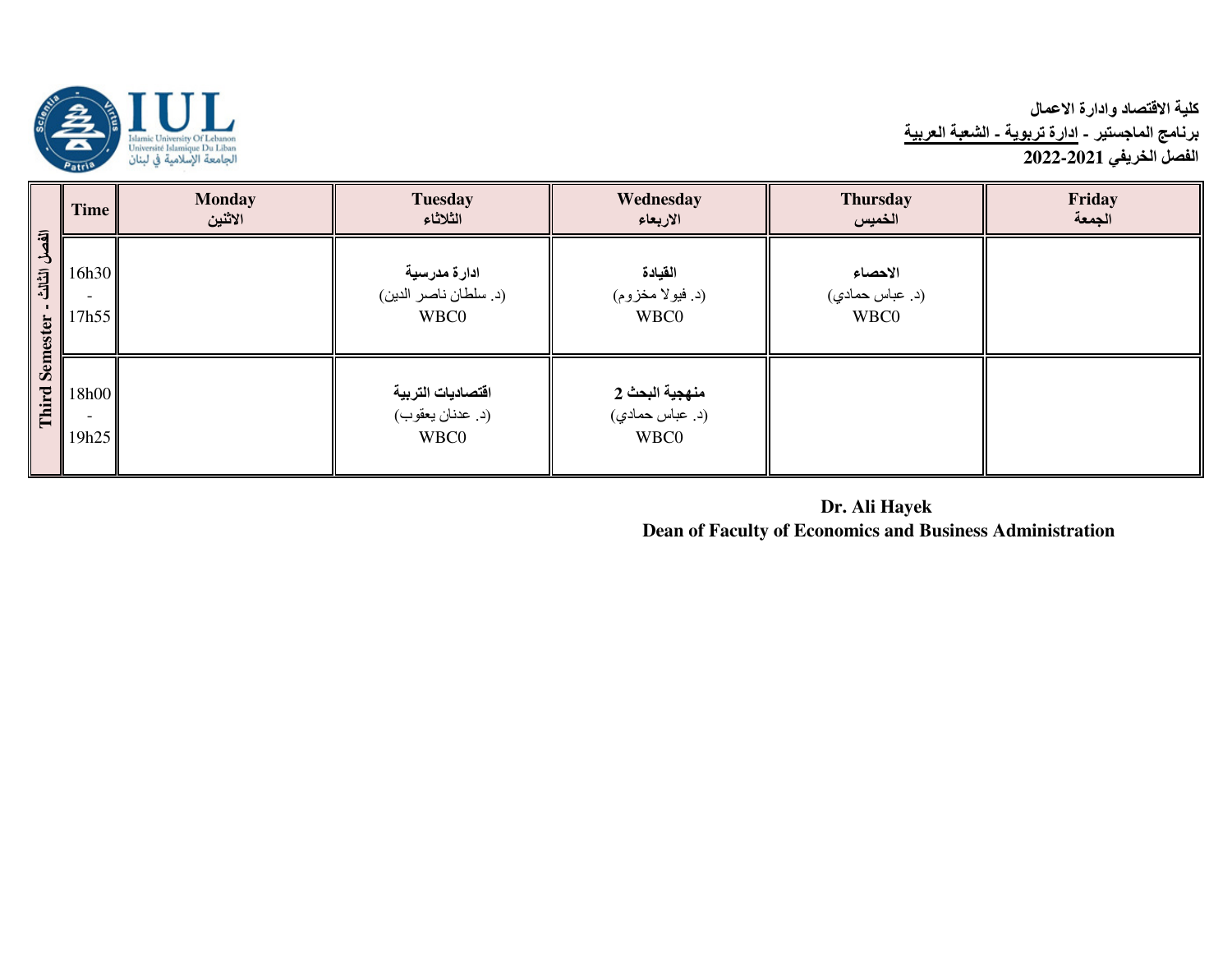

# كلية الاقتصاد وادارة الاع*م*ال برنامج الماجستير - <u>ادارة مستشفيات - الشعبة العربية</u><br>الفصل الخريفي 2021-2022

| $\overline{a}$  | <b>Time</b>    | <b>Monday</b><br>الاثنين                           | <b>Tuesday</b><br>الثلاثاء                    | Wednesday<br>الاربعاء                               | <b>Thursday</b><br>الخميس                         | Friday<br>الجمعة                                                     |
|-----------------|----------------|----------------------------------------------------|-----------------------------------------------|-----------------------------------------------------|---------------------------------------------------|----------------------------------------------------------------------|
| 司<br>Ŏ<br>Third | 16h30<br>17h55 | ادارة موارد بشرية متقدمة<br>(د بادیه سرور)<br>MT03 |                                               | تحليلات الاعمال<br>(ا. جمانة الحاج حسن)<br>WBA2     |                                                   |                                                                      |
|                 | 18h00<br>19h25 | ادارة استراتيجية متقدمة<br>(د.محمد نعمة)<br>MT03   | سياسة النظلد الصحي في لبنان<br>(د. حسن وزنبي) | ادارة وتدقيق جودة الرعاية الصحية<br>(د. رشدي زعيتر) | ادارة الخدمات في المستشفيات<br>(د. عزيزة الخالدي) | التخطيط وادارة مخاطر الطوارىء في<br>المستشفيات<br>(د. عزيزة الخالدي) |

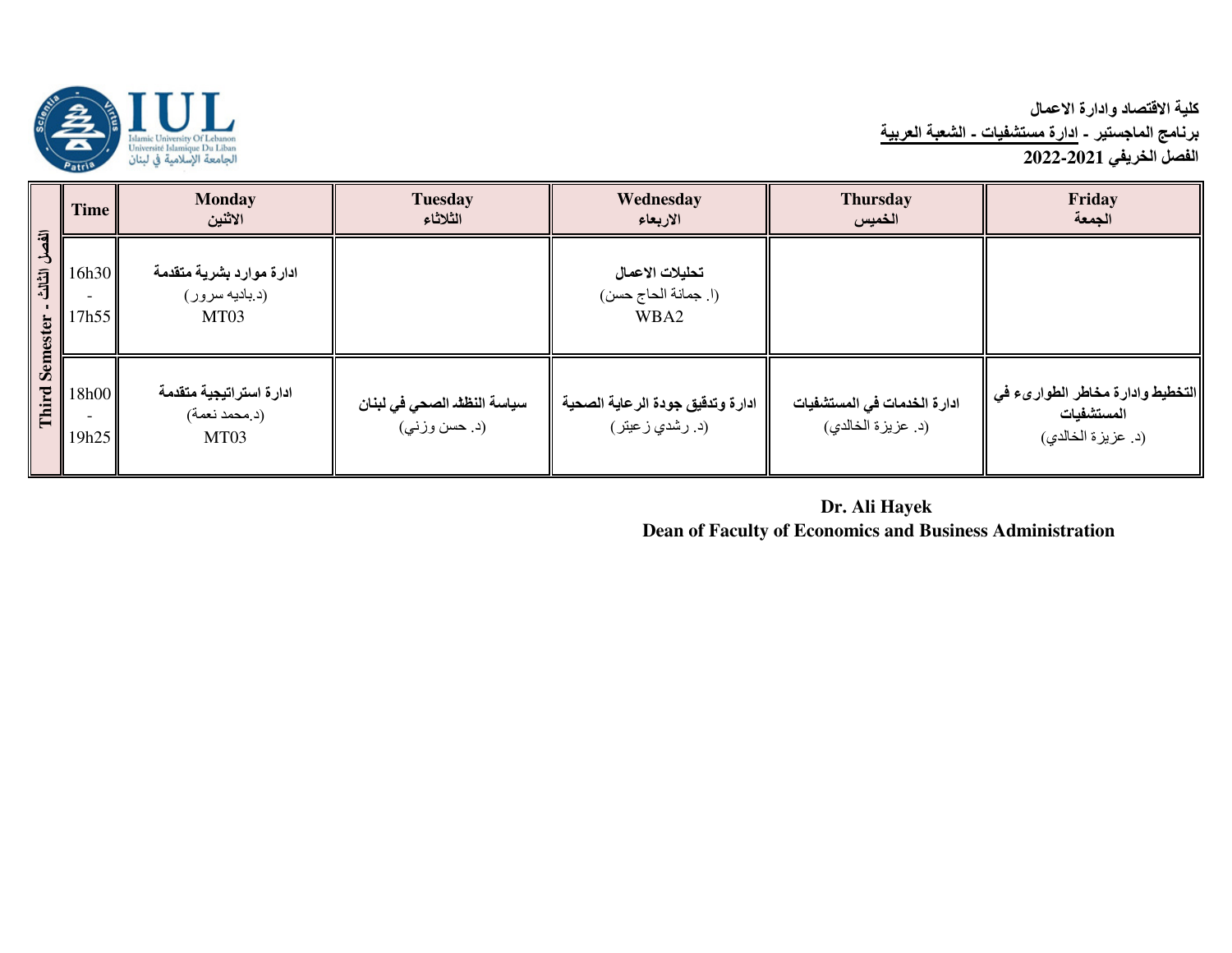كلية الاقتصاد وادارة الاع*م*ال <mark>برنامج الماجستير - ادارة اعمال ـ الشعبة العربية ـ مجموعة 1</mark> الفصل الخريفي 2021-2022



|                                                               | Time           | <b>Monday</b><br>الاثنين                           | <b>Tuesday</b><br>الثلاثاء                        | Wednesday<br>الاربعاء                           | <b>Thursday</b><br>الخميس                             | Friday<br>الجمعة                        |
|---------------------------------------------------------------|----------------|----------------------------------------------------|---------------------------------------------------|-------------------------------------------------|-------------------------------------------------------|-----------------------------------------|
| $\overline{a}$<br><sup>-</sup><br>旧位<br>ester<br>Sem<br>Third | 16h30<br>17h55 | ادارة موارد بشرية متقدمة<br>(د.باديه سرور)<br>MT03 |                                                   |                                                 | التخطيط وادارة المشاريع<br>(ا. محمد نصر الله)<br>WBA0 |                                         |
|                                                               | 18h00<br>19h25 | ادارة استراتيجية متقدمة<br>(د.محمد نعمة)<br>MT03   | السلوك التنظيمي والقيادة<br>(د. حسن بزبك)<br>WBA0 | تحليلات الاعمال<br>(ا. جمانة الحاج حسن)<br>WBA0 | ادارة مالية الشركات<br>(د. هيام سجد)<br>WBA0          | ادارة التسويق<br>(د. احمد جابر)<br>WBA0 |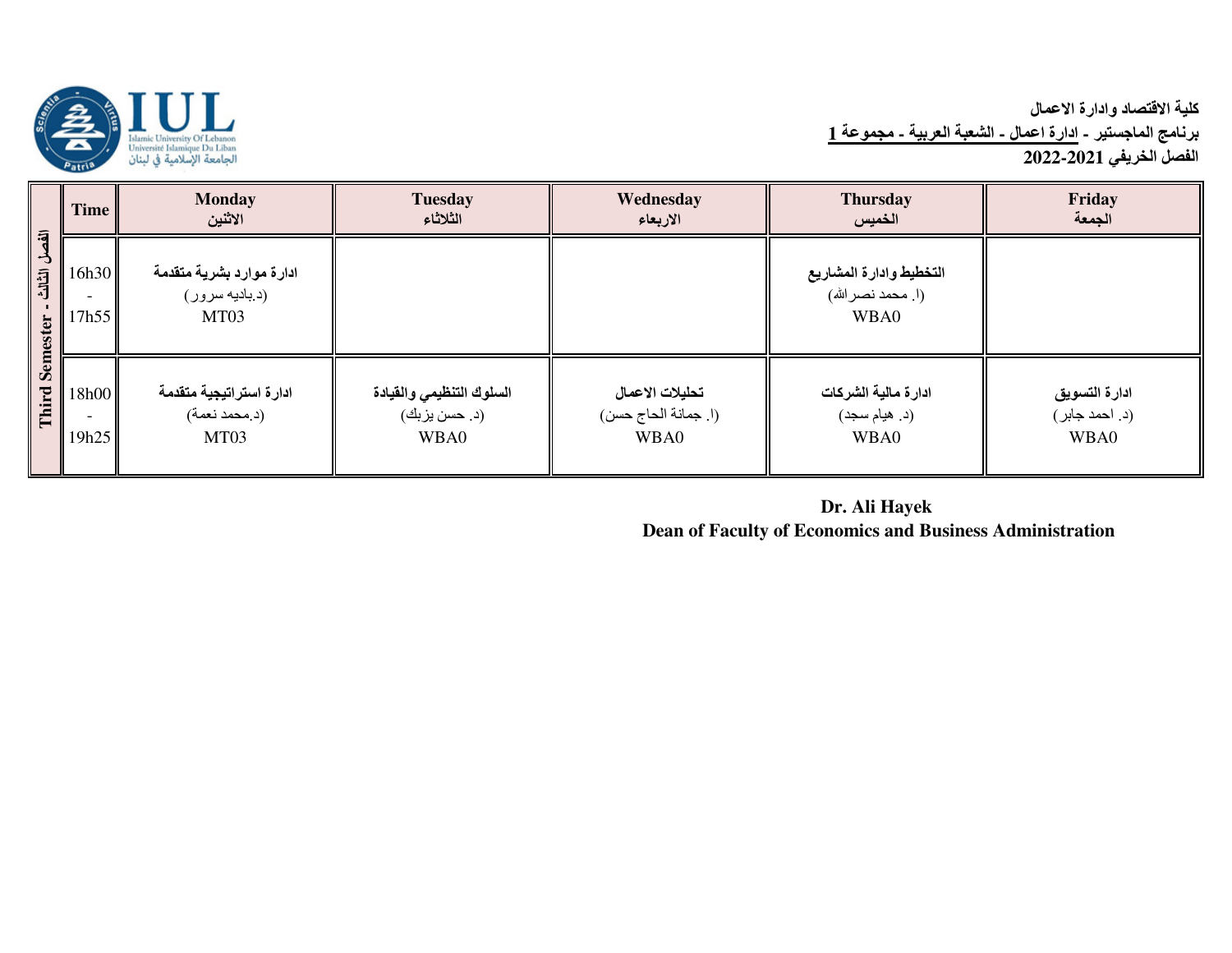

# كلية الاقتصاد وادارة الاع*م*ال <mark>برنامج الماجستير - ادارة اعمال ـ الشعبة العربية ـ مجموعة 2</mark> الفصل الخريف*ي* 2021-2022

| $\overline{a}$<br>$\Delta$<br>司司<br>ester<br>Sem<br>Third | <b>Time</b>    | <b>Monday</b><br>الاثنين                                       | <b>Tuesday</b><br>الثلاثاء                      | Wednesday<br>الاربعاء                                 | <b>Thursday</b><br>الخميس                         | Friday<br>الجمعة                             |
|-----------------------------------------------------------|----------------|----------------------------------------------------------------|-------------------------------------------------|-------------------------------------------------------|---------------------------------------------------|----------------------------------------------|
|                                                           | 16h30<br>7h55  | ادارة موارد بشرية متقدمة<br>(د بادیه سرور)<br>MT <sub>03</sub> |                                                 | التخطيط وادارة المشاريع<br>(ا. محمد نصر الله)<br>WBA1 | السلوك التنظيمي والقيادة<br>(د. حسن بزبك)<br>WBA1 |                                              |
|                                                           | 18h00<br>19h25 | ادارة استراتيجية متقدمة<br>(د.محمد نعمة)<br>MT03               | تحليلات الاعمال<br>(ا. جمانة الحاج حسن)<br>WBA1 | ادارة التسويق<br>(د. احمد جابر)<br>WBA1               |                                                   | ادارة مالية الشركات<br>(د. هيام سجد)<br>WBA1 |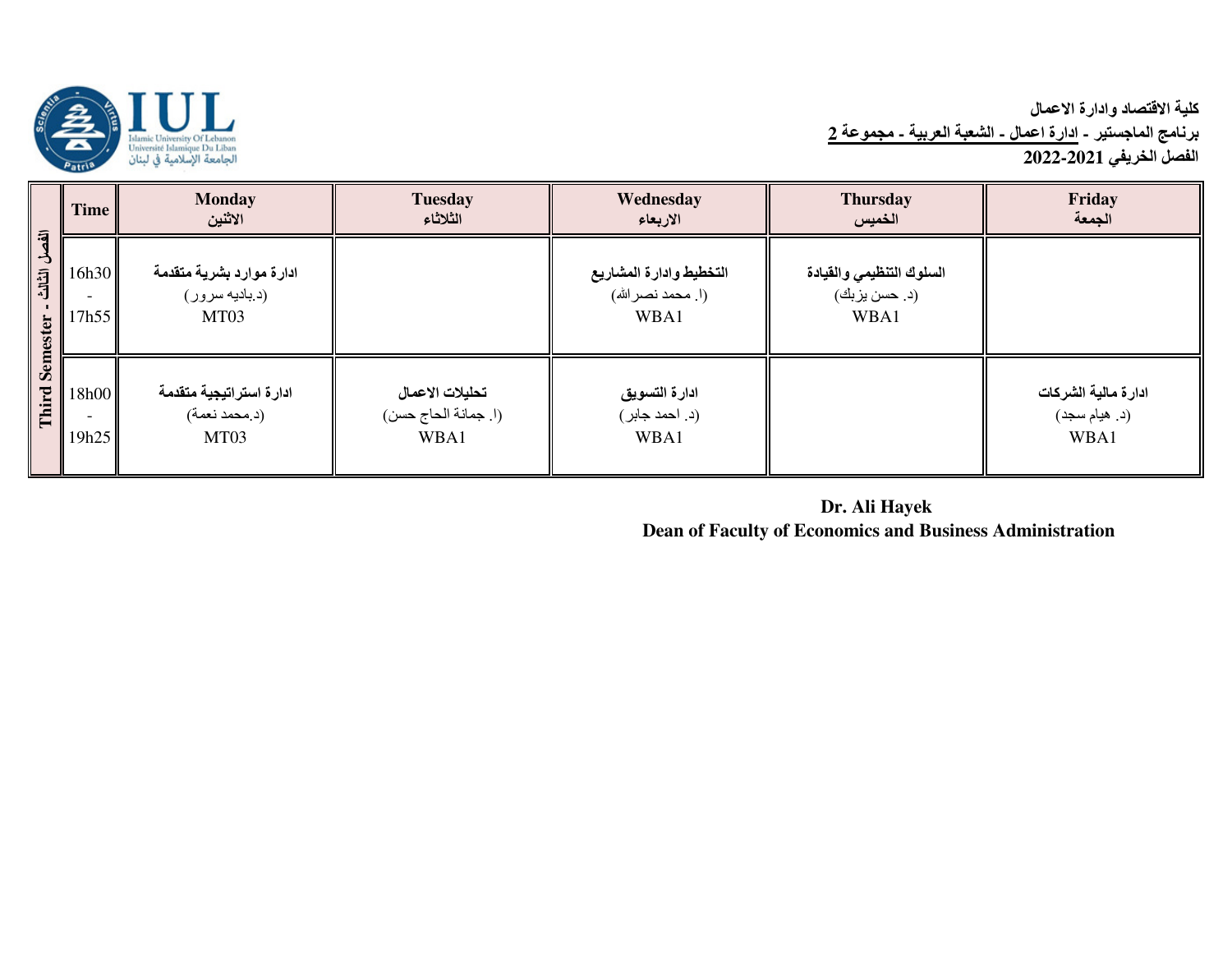

# كلية الاقتصاد وادارة الاع*م*ال <mark>برنامج الماجستير - ادارة اعمال ـ الشعبة العربية ـ مجموعة 3</mark> الفصل الخريف*ي* 2021-2022

|                                              | <b>Time</b>    | <b>Monday</b><br>الاثنين                                       | <b>Tuesday</b><br>الثلاثاء                            | Wednesday<br>الاربعاء                           | <b>Thursday</b><br>الخميس                         | Friday<br>الجمعة |
|----------------------------------------------|----------------|----------------------------------------------------------------|-------------------------------------------------------|-------------------------------------------------|---------------------------------------------------|------------------|
| $\overline{a}$<br>司<br>ester<br>Sem<br>Third | 16h30<br>17h55 | ادارة موارد بشرية متقدمة<br>(د بادیه سرور)<br>MT <sub>03</sub> | التخطيط وادارة المشاريع<br>(ا. محمد نصر الله)<br>WBA2 | تحليلات الاعمال<br>(ا. جمانة الحاج حسن)<br>WBA2 |                                                   |                  |
|                                              | 18h00<br>19h25 | ادارة استراتيجية متقدمة<br>(د.محمد نعمة)<br>MT03               | ادارة التسويق<br>(د. احمد جابر )<br>WBA2              | ادارة مالية الشركات<br>(د. هيام سجد)<br>WBA2    | السلوك التنظيمي والقيادة<br>(د. حسن بزبك)<br>WBA2 |                  |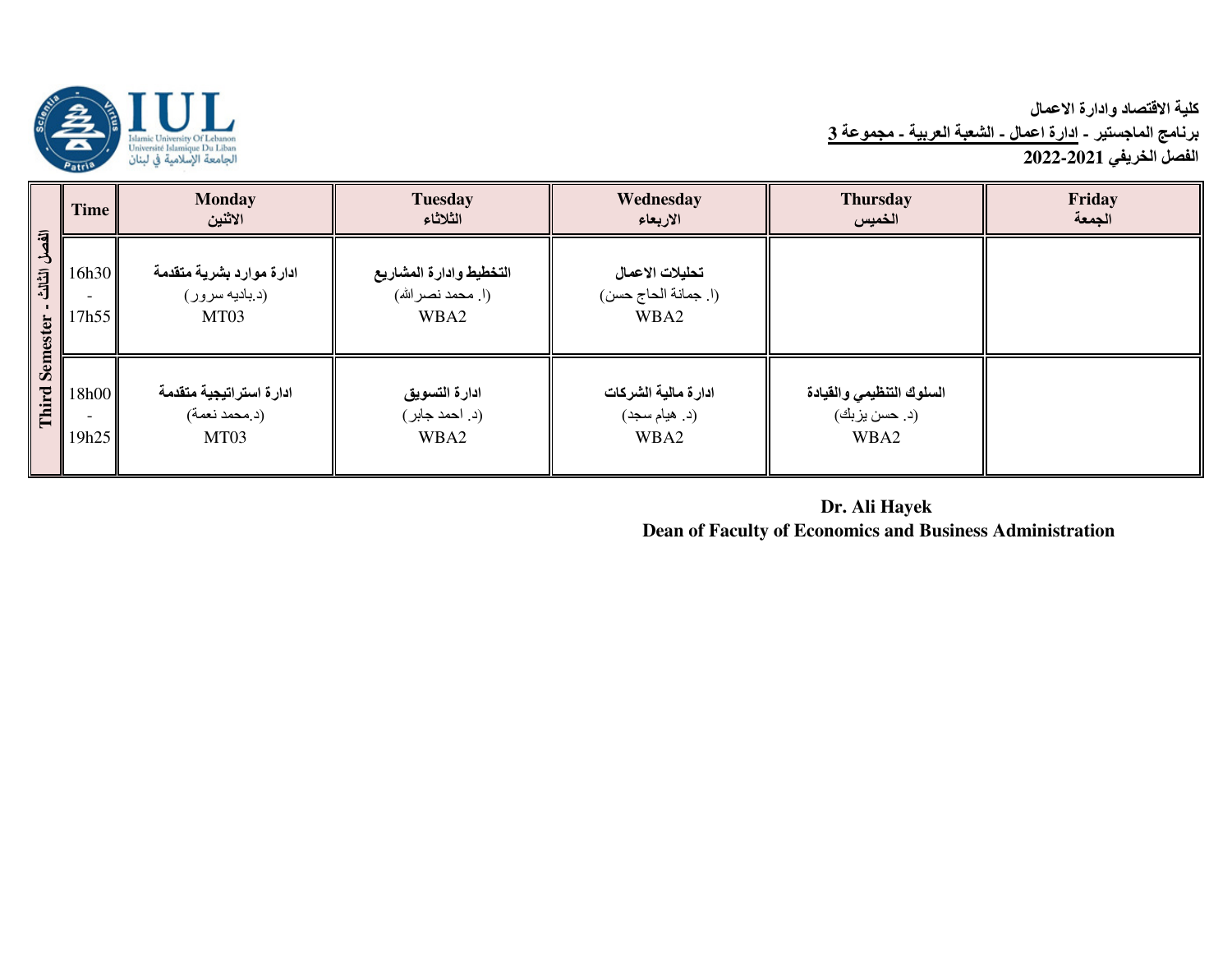

# كلية الاقتصاد وادارة الاع*م*ال برنامج الماجستير - <u>ادارة مالية- الشعبة العربية</u><br>الفصل الخريفي 2021-2022

| $\overline{a}$<br>سل الثالث<br>Semester | <b>Time</b>    | <b>Monday</b><br>الاثنين | <b>Tuesday</b><br>الثلاثاء                      | Wednesday<br>الاربعاء                                            | <b>Thursday</b><br>الخميس | Friday<br>الجمعة                             |
|-----------------------------------------|----------------|--------------------------|-------------------------------------------------|------------------------------------------------------------------|---------------------------|----------------------------------------------|
|                                         | 16h30<br>17h55 |                          | تحليلات الاعمال<br>(ا. جمانة الحاج حسن)<br>WBA6 | راسمال استثماري وحقوق ملكية<br>خاصة<br>(د. حسين طرابلسي)<br>WBA0 |                           |                                              |
| Third                                   | 18h00<br>19h25 |                          | ادارة مالية الشركات<br>(د. هيام سجد)<br>WBA3    | تحليل مالي متقشه<br>(د. عباس عياش)<br>WBA0                       |                           | ادارة مخاطر مالية<br>(د. بحيى زلزلي)<br>WBA2 |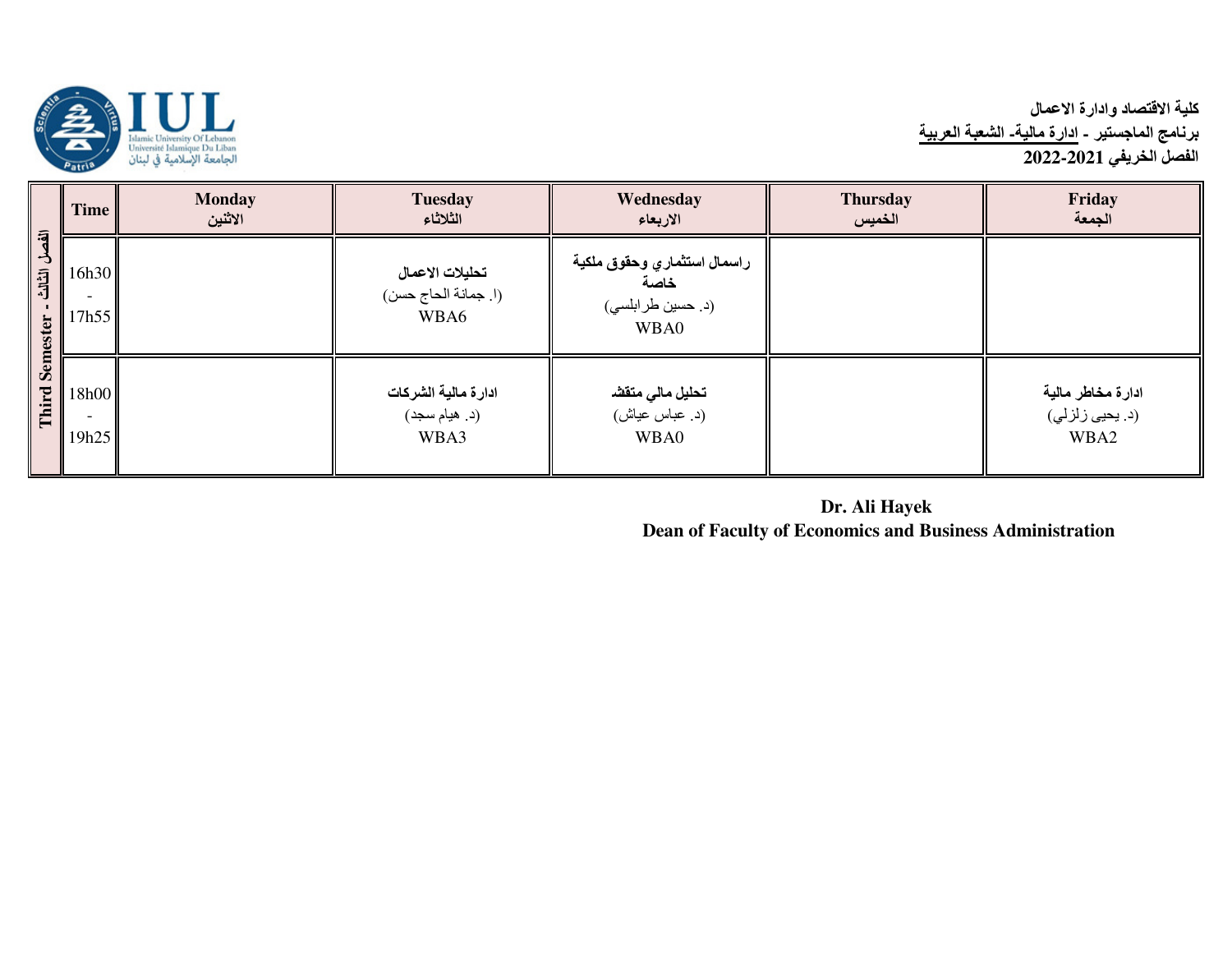

# كلية الاقتصاد وادارة الاع*م*ال برنامج الماجستير - <u>تدقيق محاسبى - الشعبة العربية - مجموعة 1</u> الفصل الخريف*ي* 2022-2021

|                                                                | Time           | <b>Monday</b><br>الاثنين                        | <b>Tuesday</b><br>الثلاثاء                                           | Wednesday<br>الاربعاء | <b>Thursday</b><br>الخميس | Friday<br>الجمعة                               |
|----------------------------------------------------------------|----------------|-------------------------------------------------|----------------------------------------------------------------------|-----------------------|---------------------------|------------------------------------------------|
| $\overline{a}$<br>L,<br>الثالث<br>ester<br><b>Sem</b><br>Third | 16h30<br>17h55 | تحليلات الاعمال<br>(ا. جمانة الحاج حسن)<br>WBA7 |                                                                      |                       |                           | ادارة مخاطر مالية<br>(د. حسين طرابلسي)<br>WBA0 |
|                                                                | 18h00<br>19h25 | محاسبة مالية متقدمة<br>(د. يحيى زلزلي)<br>WBA0  | معايير المحاسبة الدولية في القطاع<br>العلد<br>(د. داوود صبح)<br>WBA0 |                       |                           | انظمة محاسبية مقارنة<br>(د. محمد غادر)<br>WBA0 |